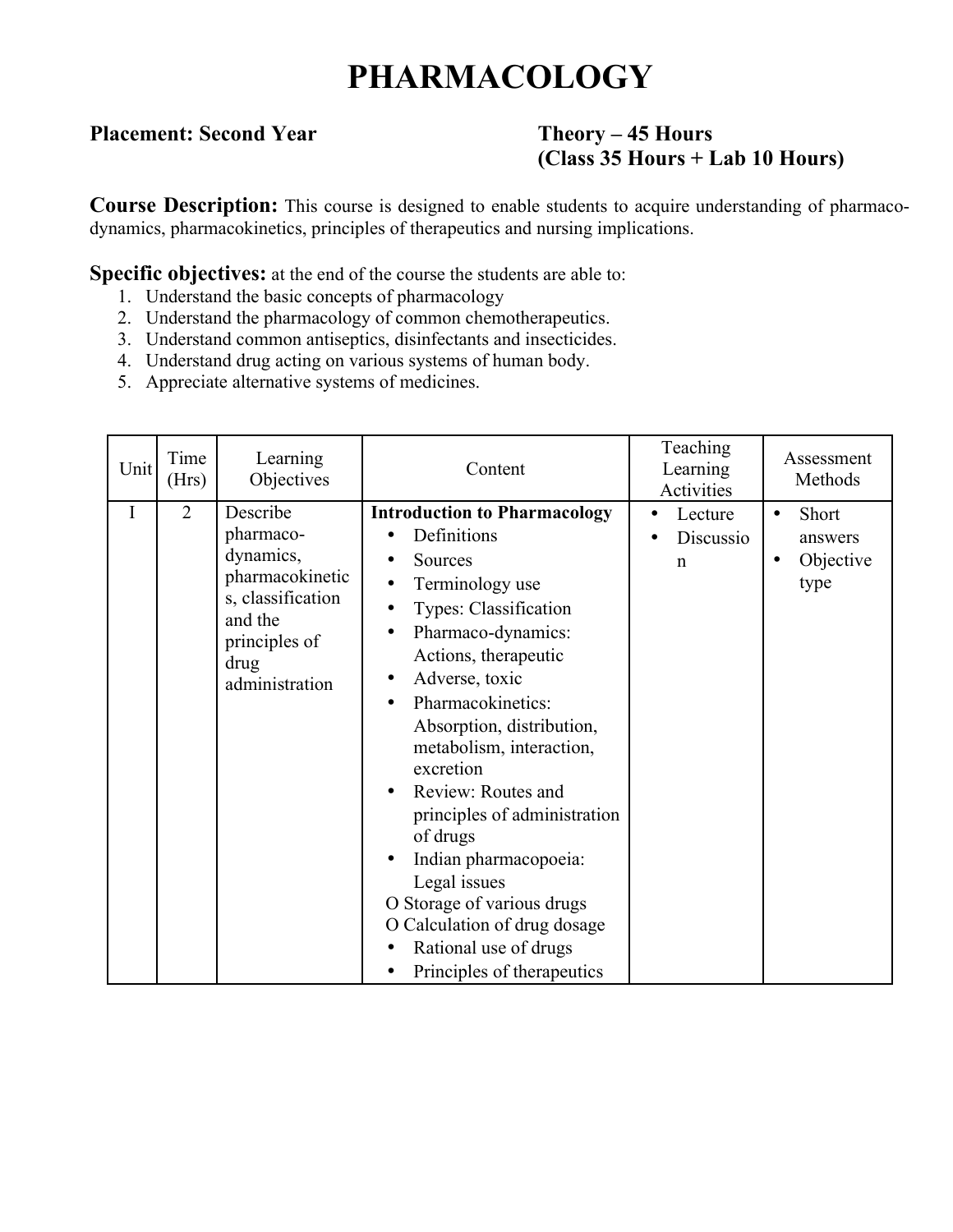| Unit         | Time<br>(Hrs)  | Learning<br>Objectives                                                                                                 | Content                                                                                                                                                                                                                                                                                                                                                                                                                                                                                                                                                                                                    | Teaching<br>Learning<br>Activities                                                                                                                                                                                                                                                                                                                                                 | Assessment<br>Methods                                            |
|--------------|----------------|------------------------------------------------------------------------------------------------------------------------|------------------------------------------------------------------------------------------------------------------------------------------------------------------------------------------------------------------------------------------------------------------------------------------------------------------------------------------------------------------------------------------------------------------------------------------------------------------------------------------------------------------------------------------------------------------------------------------------------------|------------------------------------------------------------------------------------------------------------------------------------------------------------------------------------------------------------------------------------------------------------------------------------------------------------------------------------------------------------------------------------|------------------------------------------------------------------|
| $\mathbf{I}$ | 5              | Explain<br>chemotherap<br>y of specific<br>infections<br>and<br>infestations<br>nurse's<br>and<br>responsibiliti<br>es | Chemotherapy<br>Pharmacology of commonly used:<br>Penicillin<br>Cephalosporins<br>$\bullet$<br>Aminoglycosides<br>$\bullet$<br>Macrolide & Broad Spectrum<br>$\bullet$<br>Antibiotics<br>Sulfonamides<br>Quinolones<br>$\bullet$<br>Antiamoebic<br>Antimalarials<br>Antihelmintics<br>Antiscabies agents<br>Antiviral & Antifungal agents<br>$\bullet$<br>Antitubercular drugs<br>Antileprosy drugs<br>Anticancer drugs<br>Immuno-suppressants<br>Composition, action, dosage, route,<br>indications, contraindications, drug<br>interactions, side effects, adverse<br>effects, toxicity & role of nurse. | Lecture<br>$\bullet$<br>Discussion<br>$\bullet$<br>Drug study/<br>$\bullet$<br>Presentation<br>O field visits/<br>educational trips<br>to<br>pharmaceutical<br>farms /<br>companies<br>O<br>Pharmacological<br>management of<br>clinical<br>conditions.<br>O Practical classes<br>in the<br>pharmacology<br>department like<br>administration<br>\of injections<br>and medications | Short<br>$\bullet$<br>answer<br>S<br>Objecti<br>٠<br>ve type     |
| III          | $\overline{2}$ | Describe<br>antiseptics,<br>disinfectants,<br>insecticides<br>and nurse's<br>responsibiliti<br>es                      | Pharmacology of commonly used<br>anitiseptics, disinfectants and<br>insecticides<br>Antiseptics: Composition,<br>action, dosage, route,<br>indications, contraindications,<br>drug interactions, side-effects,<br>adverse effects, toxicity, and<br>role of nurse<br>Disinfectants<br>Insecticides                                                                                                                                                                                                                                                                                                         | Lecture<br>$\bullet$<br>Discussion<br>$\bullet$<br>Drug study/<br>Presentation                                                                                                                                                                                                                                                                                                     | Short<br>$\bullet$<br>answers<br>Objecti<br>$\bullet$<br>ve type |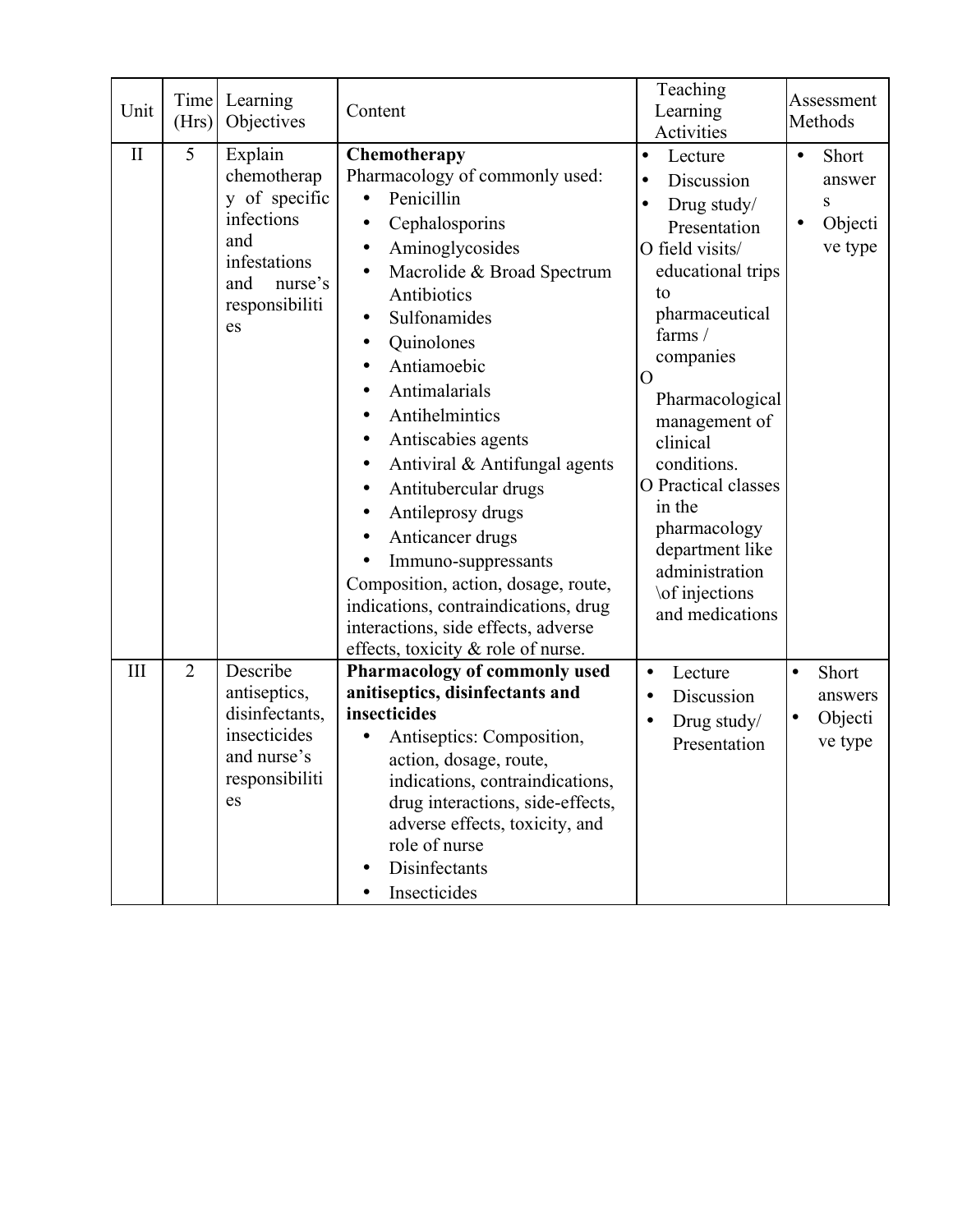| Unit                    | Time<br>(Hrs)  | Learning<br>Objectives                                                                             | Content                                                                                                                                                                                                                                                                                                                                                                                                                        |                                     | Teaching<br>Learning<br>Activities                                         |           | Assessment<br>Methods                  |
|-------------------------|----------------|----------------------------------------------------------------------------------------------------|--------------------------------------------------------------------------------------------------------------------------------------------------------------------------------------------------------------------------------------------------------------------------------------------------------------------------------------------------------------------------------------------------------------------------------|-------------------------------------|----------------------------------------------------------------------------|-----------|----------------------------------------|
| IV                      | $\overline{2}$ | Describe<br>drugs acting<br>gastro-<br>intestinal<br>system and<br>nurse's<br>responsibilit<br>ies | <b>Drugs acting on G I System</b><br>Pharmacology of commonly used<br>Antiemetics<br>Emetics<br>Purgatives<br>$\bullet$<br>Antacids<br>Cholinergic<br>$\bullet$<br>Anticholinergics<br>$\bullet$<br>Fluid and Electrolyte therapy<br>Antidiarrhoeals<br>Histamines<br>Composition, action, dosage, route,<br>indications, contraindications, drug<br>interactions, side effects, adverse effects,<br>toxicity & role of nurse. | $\bullet$<br>$\bullet$              | Lecture<br>Discussi<br>on<br>Drug<br>study/<br>presentat<br>ions           | $\bullet$ | Short<br>answers<br>Objectiv<br>e type |
| $\overline{\mathsf{V}}$ | $\overline{2}$ | Describe<br>drugs used<br>on<br>Respiratory<br>systems and<br>nurse's<br>responsibilit<br>ies      | <b>Drugs used on Respiratory System</b><br>Pharmacology of commonly used<br>Antiasthmatics<br>Mucolytics<br>Decongestants<br>$\bullet$<br>Expectorants<br>$\bullet$<br>Antitussives<br><b>Bronchodilators</b><br><b>Broncho</b> constrictors<br>Antihistamines<br>Composition, action, dosage, route,<br>indications, contraindications, drug<br>interactions, side effects, adverse effects,<br>toxicity & role of nurse.     |                                     | Lecture<br>Discussio<br>$\mathbf n$<br>Drug<br>study/<br>presentati<br>ons | $\bullet$ | Short<br>answers<br>Objectiv<br>e type |
| VI                      | 2              | Describe<br>drugs used<br>on Urinary<br>systems and<br>nurse's<br>responsibilit<br>ies             | <b>Drugs used on Urinary System</b><br>Pharmacology of commonly used<br>Diuretics and Antidiuretics<br>Urinary antiseptics<br>Cholinergics and anticholinergics<br>Acidifiers and alkalanizers<br>Composition, action, dosage, route,<br>indications, contraindications, drug<br>interactions, side effects, adverse<br>effects, toxicity & role of nurse.                                                                     | $\bullet$<br>$\bullet$<br>$\bullet$ | Lecture<br>Discussi<br>on<br>Drug<br>study/<br>presentat<br>ions           | $\bullet$ | Short<br>answers<br>Objectiv<br>e type |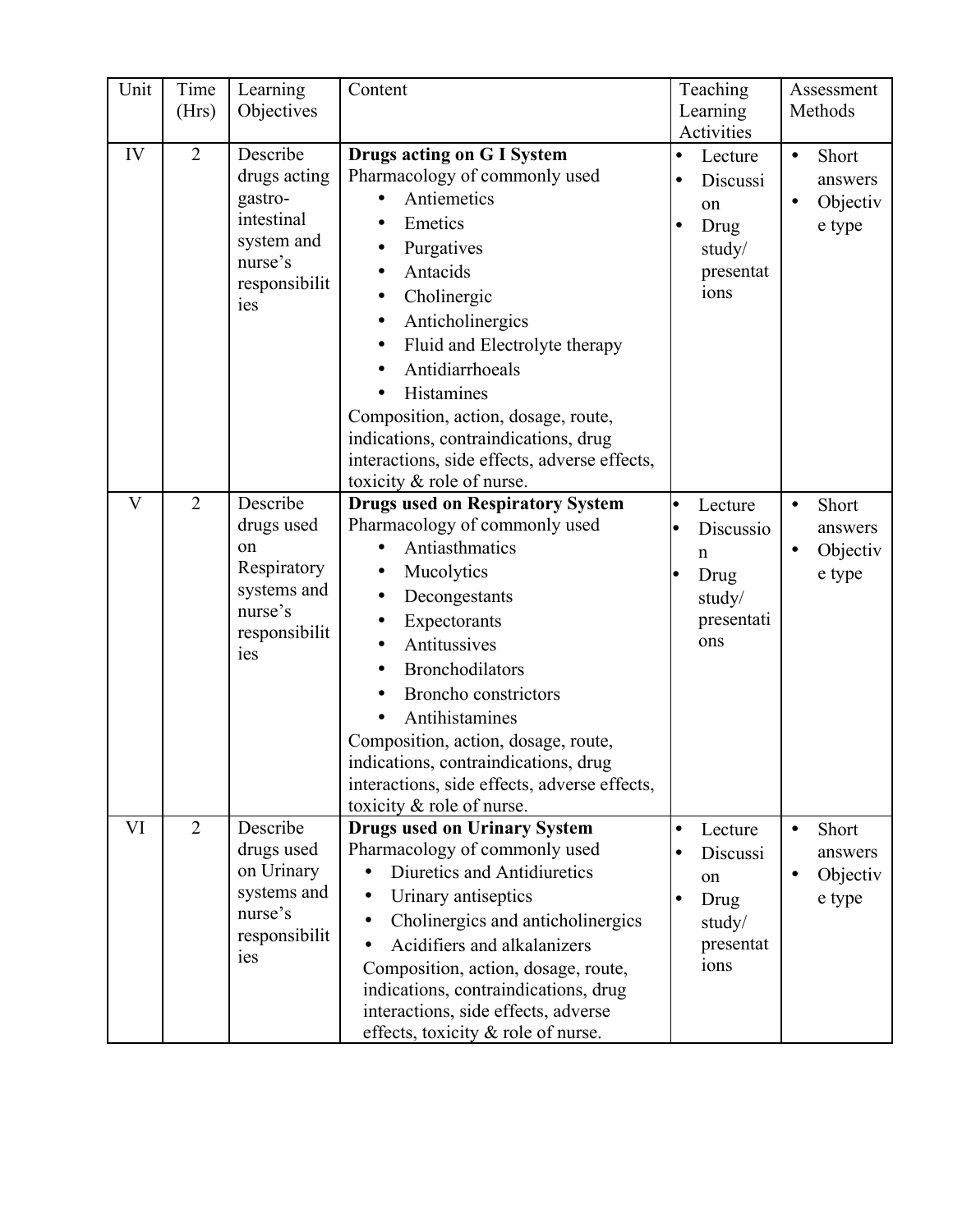| Unit        | Time<br>(Hrs)  | Learning<br>Objectives                                                                                                                                                                               | Content                                                                                                                                                                                                                                                                                                                                                                                                                                                                                                                                                                                                    | Teaching<br>Learning<br><b>Activities</b>                                                               | Assessment<br>Methods                                            |
|-------------|----------------|------------------------------------------------------------------------------------------------------------------------------------------------------------------------------------------------------|------------------------------------------------------------------------------------------------------------------------------------------------------------------------------------------------------------------------------------------------------------------------------------------------------------------------------------------------------------------------------------------------------------------------------------------------------------------------------------------------------------------------------------------------------------------------------------------------------------|---------------------------------------------------------------------------------------------------------|------------------------------------------------------------------|
| <b>VII</b>  | $\overline{3}$ | Describe drugs<br>used in<br>deaddiction,<br>emergency,<br>deficiency of<br>vitamins &<br>minerals,<br>positioning, for<br>immunization and<br>immunosuppressi<br>on and nurse's<br>responsibilities | <b>Miscellaneous</b><br>Drugs used in deaddiction<br>Drugs used in CPR &<br>$\bullet$<br>emergency<br>Vitamins and minerals<br>$\bullet$<br>Immunosuppressants<br>$\bullet$<br>Antidotes<br>Antivenom<br>Vaccines and Sera                                                                                                                                                                                                                                                                                                                                                                                 | Lecture<br>Discussi<br>on<br>Drug<br>study/<br>presentat<br>ions                                        | Short<br>$\bullet$<br>answers<br>Objecti<br>$\bullet$<br>ve type |
| <b>VIII</b> | 1              | Describe drugs<br>used on skin and<br>mucous<br>membranes and<br>nurse's<br>responsibilities                                                                                                         | Drugs used on skin and mucus<br>membranes<br>Topical applications for skin, eye,<br>ear, nose, and buccal cavity<br>Antipruritics<br>Composition, action, dosage, route,<br>indications, contraindications, drug<br>interactions, side effects, adverse<br>effects, toxicity $\&$ role of nurse.                                                                                                                                                                                                                                                                                                           | Lecture<br>$\bullet$<br>Discussi<br>$\bullet$<br>on<br>Drug<br>$\bullet$<br>study/<br>presentat<br>ions | Short<br>$\bullet$<br>answers<br>Objecti<br>$\bullet$<br>ve type |
| IX          | 5              | Describe drugs<br>used on Nervous<br>system and<br>nurse's<br>responsibilities                                                                                                                       | <b>Drugs acting on Nervous System</b><br>Basic & applied pharmacology of<br>commonly used:<br>Analgesics & Anesthetics<br>$\triangleright$ Analgesics<br>- Nonsteroidal anti-inflammatory<br>(NSAID) drugs<br>$\triangleright$ Antipyretics<br>$\triangleright$ Hypnotics and sedatives<br>Opioids<br>Non opioids<br>Tranquilizers<br>General & local<br>anaesthetics<br>- Gases – Oxygen,<br>nitrous oxide, Carbon dioxide<br>Cholinergic $\&$ anticholinergics:<br>Muscle relaxants<br>Major tranquilizers<br>Anti psychotics<br>$\triangleright$ Antidepressants<br>Anticonvulsants<br>➤<br>Adrenergics | Lecture<br>$\bullet$<br>Discussi<br>$\bullet$<br>on<br>Drug<br>$\bullet$<br>study/<br>presentat<br>ions | Short<br>$\bullet$<br>answers<br>Objecti<br>ve type              |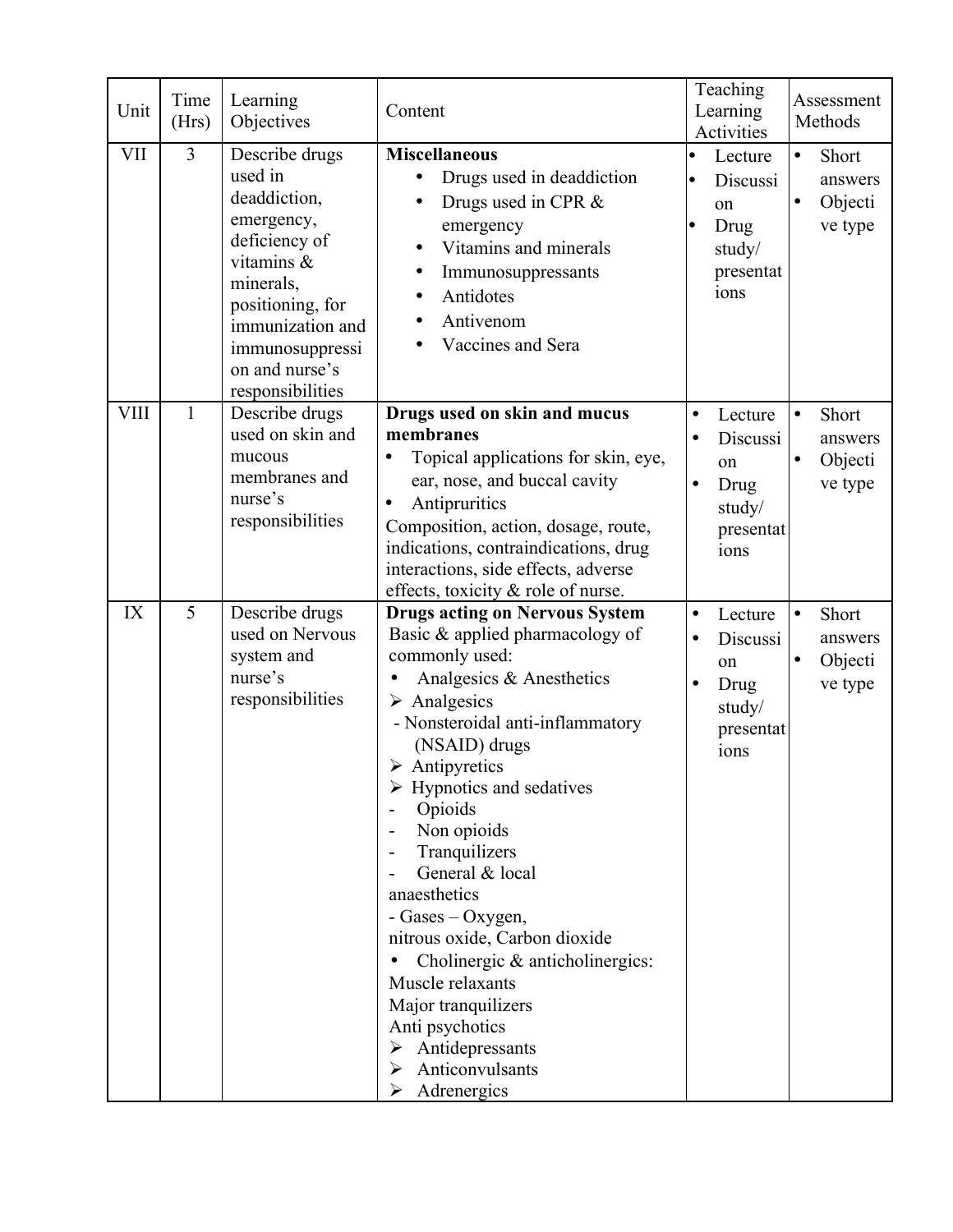| Unit | Time<br>(Hrs)  | Learning<br>Objectives                                                                                                                                                     | Content                                                                                                                                                                                                                                                                                                                                                                                                                           | Teaching<br>Learning<br>Activities                                                                       | Assessment<br>Methods                                    |
|------|----------------|----------------------------------------------------------------------------------------------------------------------------------------------------------------------------|-----------------------------------------------------------------------------------------------------------------------------------------------------------------------------------------------------------------------------------------------------------------------------------------------------------------------------------------------------------------------------------------------------------------------------------|----------------------------------------------------------------------------------------------------------|----------------------------------------------------------|
|      |                |                                                                                                                                                                            | $\triangleright$ Noradrenergics<br>Mood stabilizers<br>≻<br>Acetylcholine<br>Stimulants<br>⋗<br>Composition, action, dosage,<br>route, indications,<br>contraindications, drug<br>interactions, side effects,<br>adverse effects, toxicity & role<br>of nurse.                                                                                                                                                                    |                                                                                                          |                                                          |
| X    | $\overline{4}$ | Describe drugs<br>used on<br>Cardiovascular<br>system and<br>nurse's<br>responsibilities                                                                                   | <b>Cardiovascular Drugs</b><br>Haematinics<br>Cardiotonics<br>Anti anginals<br>Antihypertensives $\&$<br>vasodilators<br>Anti-arrhythmics<br>$\bullet$<br>Plasma expanders<br>Coagulants &<br>anticoagulants<br>Antiplatelets & thrombolytics<br>Hypolipidemics<br>Composition, action, dosage,<br>route, indications,<br>contraindications, drug<br>interactions, side effects,<br>adverse effects, toxicity & role<br>of nurse. | Lecture<br>$\bullet$<br>Discussion<br>$\bullet$<br>Drug study/<br>$\bullet$<br>presentation<br>${\bf S}$ | Short<br>$\bullet$<br>answers<br>Objective<br> ●<br>type |
| XI   | $\overline{3}$ | Describe drugs<br>used for hormonal<br>disorders and<br>supplementation,<br>contraception and<br>medical<br>termination of<br>pregnancy and<br>nurse's<br>responsibilities | <b>Drugs used for hormonal</b><br>disorders and<br>supplementation,<br>contraception and medical<br>termination of pregnancy<br>Insulin & Oral<br>hypoglycemics<br>Thyroid supplements $\&$<br>$\bullet$<br>suppressants<br>Steroids, Anabolics<br>Uterine stimulants $\&$<br>relaxants<br>Oral contraceptives<br>$\bullet$<br>Other estrogen $-$<br>progestrone preparations<br>Corticotrophine &<br>Gonadotropines              | Lecture<br>$\bullet$<br>Discussion<br>$\bullet$<br>Drug study/<br>$\bullet$<br>presentation<br>S         | Short<br>$\bullet$<br>answers<br>Objective<br> ●<br>type |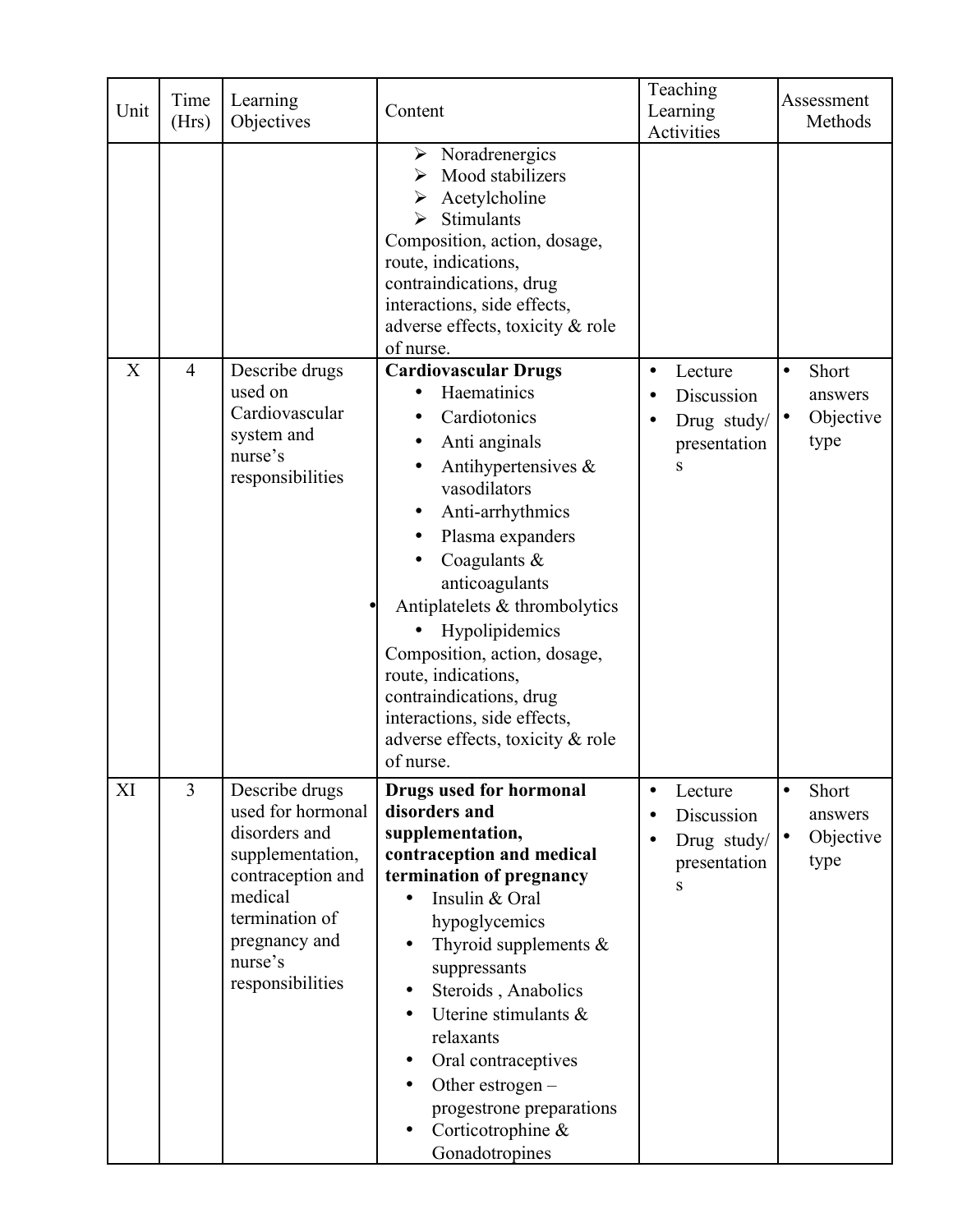| Unit | Time<br>(Hrs)  | Learning<br>Objectives                                                                          | Contentss                                                                                                                                                                                                                                                         | Teaching<br>Learning<br>Activities                             | Assessment<br>Methods                                                   |
|------|----------------|-------------------------------------------------------------------------------------------------|-------------------------------------------------------------------------------------------------------------------------------------------------------------------------------------------------------------------------------------------------------------------|----------------------------------------------------------------|-------------------------------------------------------------------------|
|      |                |                                                                                                 | Adrenaline<br>$\bullet$<br>Prostaglandins<br>Calcitonins<br>Calcium salts<br>Calcium regulators<br>Composition, action, dosage,<br>route, indications,<br>contraindications, drug<br>interactions, side effects, adverse<br>effects, toxicity $\&$ role of nurse. |                                                                |                                                                         |
| XII  | $\overline{4}$ | Demonstrate<br>awareness of the<br>common drugs<br>used in alternative<br>system of<br>medicine | Introduction to drugs used in<br>alternative system of medicine<br>Ayurveda, Homeopathy,<br>$\bullet$<br>Unani and Siddha etc                                                                                                                                     | Lecture<br>$\bullet$<br>Discussion<br>Observatio<br>nal visits | <b>Short</b><br>$\bullet$<br>answers<br>Objectiv<br>$\bullet$<br>e type |

### **Lab: 10 Hrs**

Administration of medications-oral

Administration of medications –Subcutaneous, intramuscular and intravenous injections

Visits to: -

 Allopathy Pharmaceutical farm / company Ayurveda Pharmaceutical farm / company Homeopathy Pharmaceutical farm / company

### **Bibliography: (Pharmacology)**

- 1. Satoskar, Bhandarkar, Ainapure: Pharmacology and pharmacotherapeutics, 18 Edition Popular Prakashan Mumbai.
- 2. M M Das: Pharmacology, Books & Allied (p) Ltd, 4 Edition 2001.
- 3. Linda, Skidmore Roth: Mosby's 2000 Nursing Drug Reference, Mosby Inc, Harcourt Health Sciences Company, Missouri 2000.
- 4. Ramesh Karmegan: First aid to Pharmacology for undergraduates, Paras Medical publishers, Hyderabad, India, 1 Edition 2003.
- 5. K D Tripathi: Essentials of medical pharmacology, 4 Edition, Jaypee Brothers, Bangalore.
- 6. Govoni & Hayes: Drugs and nursing implications, 8 Edition, Appleton & Lange Newyork.
- 7. Rodman & Smith: Clinical pharmacology in nursing, 2 Edition, J B Lippincott company, Philadelphia.
- 8. Richard A Lehne : Pharmacology for nursing care , 3 Edition ,W B S aunderers company , Philadelphia, 1990.
- 9. Lalit Mishra: Drug Today, Vol 12, No 12, Lorina publications Inc. Delhi 2004.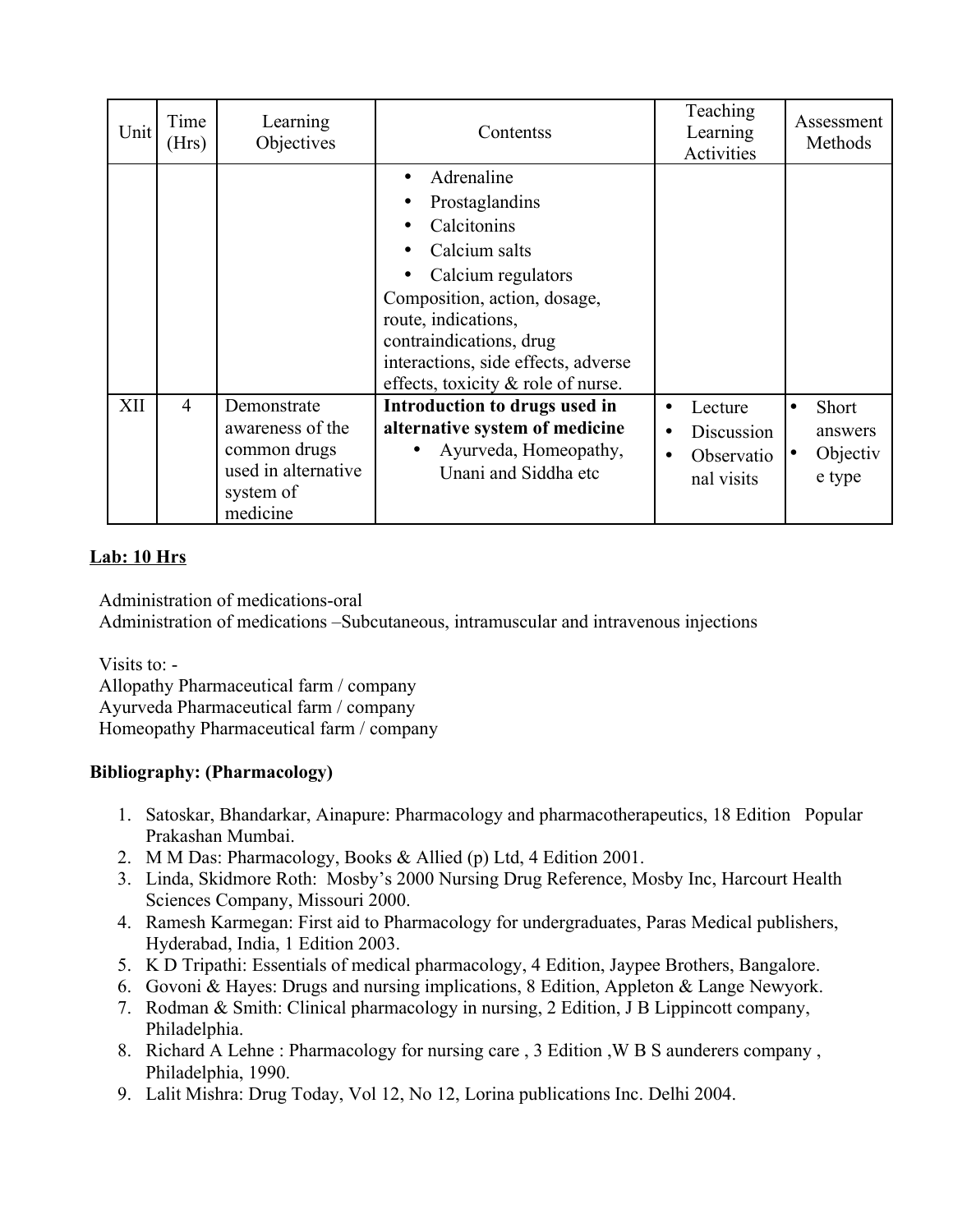## **PATHOLOGY AND GENETICS**

### **Placement: Second Year Theory – 45 Hours**

**Pathology - 30 Hrs (Class 23 + Lab 07 Hrs) Genetics – 15 Hrs**

## **A: PATHOLOGY**

**Course Description:** This course is designed to enable students to acquire knowledge of pathology of various disease conditions and apply this knowledge in practice of nursing.

**Specific objectives:** At the end of the course students are able to:

- 1. Understand the basic concepts of pathology.
- 2. Understand the pathophysiological changes in different system disorders.
- 3. Assist for various pathological tests conducted in the clinical field.
- 4. Collect and send the pathological tests and infer their results with patient conditions.

|              | Time<br>(Hrs)  |     |                                                                                                                                                                                 |                                                                                                                                                                                                                                                                                                                                                                                                                                                                                                                                                                                                                                                                                                     |                                                  | Teaching                                                                                                                                                                   |           | Assessment                            |  |
|--------------|----------------|-----|---------------------------------------------------------------------------------------------------------------------------------------------------------------------------------|-----------------------------------------------------------------------------------------------------------------------------------------------------------------------------------------------------------------------------------------------------------------------------------------------------------------------------------------------------------------------------------------------------------------------------------------------------------------------------------------------------------------------------------------------------------------------------------------------------------------------------------------------------------------------------------------------------|--------------------------------------------------|----------------------------------------------------------------------------------------------------------------------------------------------------------------------------|-----------|---------------------------------------|--|
| Unit         | Th.            | Pr. | Objectives                                                                                                                                                                      | Content                                                                                                                                                                                                                                                                                                                                                                                                                                                                                                                                                                                                                                                                                             |                                                  | Learning<br>activities                                                                                                                                                     |           | methods                               |  |
| I            | $\overline{3}$ |     | 1.Define the<br>common<br>terms used in<br>pathology<br>2. Appreciate<br>the<br>deviations<br>from normal<br>to abnormal<br>structure and<br>functions of<br>the body<br>system | <b>General Pathology</b><br>Introduction to pathology<br>O<br>o Review of cell and tissues<br>Definition of terms<br>$\bullet$<br>Methods & techniques<br>$\bullet$<br>Cellular & tissue changes<br>$\bullet$<br>Infiltration and regeneration<br>$\bullet$<br>Inflammations and infections<br>$\bullet$<br>Wound healing and repair<br>$\bullet$<br>o Nature of injuries, adaptive<br>responses, reversible & irreversible<br>cell injury<br>o Cell accumulations Vascular<br>changes<br>Cellular growth and neoplasms<br>Normal and cancer cell<br>Benign and malignant growths<br>$\bullet$<br>In situ carcinoma<br>$\bullet$<br>Disturbances of fluid and electrolyte<br>balance, role of nurse | $\bullet$<br>le                                  | Lecture<br>Discussion<br>Explain<br>using $  \bullet$<br>charts                                                                                                            | $\bullet$ | Short<br>answers<br>Objective<br>type |  |
| $\mathbf{I}$ | 10             | 03  | Explain<br>pathological<br>changes in<br>disease<br>conditions of<br>various<br>systems                                                                                         | <b>Systemic Pathology</b><br>Pathological changes in disease<br>conditions of various systems:<br>Respiratory tract<br>$\bullet$<br>Tuberculosis, Bronchitis,<br>$\blacktriangleright$<br>Pleural effusion & Pneumonia<br>$\blacktriangleright$<br>Lung abscess, emphysema,<br>$\blacktriangleright$<br>bronchiectasis<br>Bronchial asthma, chronic<br>$\blacktriangleright$<br>obstructive pulmonary disease<br>and tumours.                                                                                                                                                                                                                                                                       | $\bullet$<br>$\bullet$<br>$\bullet$<br>$\bullet$ | Lecture<br>Discussion<br>Explain using $ \bullet $<br>slides,<br>charts,<br>specimen,<br>$X -$<br>rays and scans<br>Visit to<br>pathology lab,<br>endoscopy unit<br>and OT | $\bullet$ | Short<br>answers<br>Objective<br>type |  |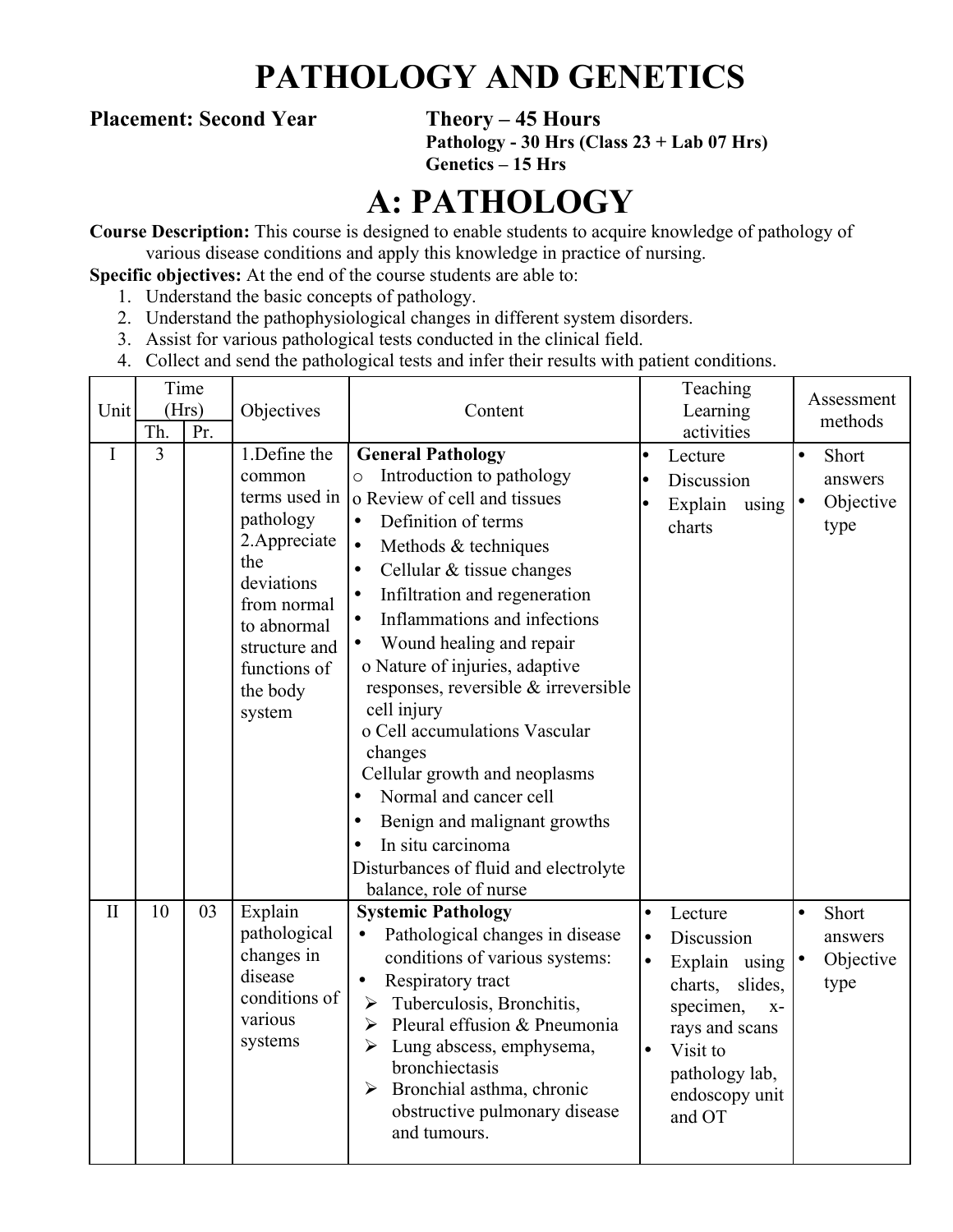| Unit | Time<br>(Hrs)<br>Pr.<br>Th. |  | Objec-<br>tives | Content                                                                                                                                                                                                                                                                                                                                                                                                                                                                                                                                                                                                                                                                                                                                                                                                                                                                                                                                                                                                                                                                                                                                                               | Teaching<br>Learning<br>activities                                                           | Assessment<br>methods                                           |
|------|-----------------------------|--|-----------------|-----------------------------------------------------------------------------------------------------------------------------------------------------------------------------------------------------------------------------------------------------------------------------------------------------------------------------------------------------------------------------------------------------------------------------------------------------------------------------------------------------------------------------------------------------------------------------------------------------------------------------------------------------------------------------------------------------------------------------------------------------------------------------------------------------------------------------------------------------------------------------------------------------------------------------------------------------------------------------------------------------------------------------------------------------------------------------------------------------------------------------------------------------------------------|----------------------------------------------------------------------------------------------|-----------------------------------------------------------------|
|      |                             |  |                 | Cardiovascular system<br>$\bullet$<br>Pericardial effusion<br>➤<br>Rheumatic heart disease<br>➤<br>Infective endocarditis,<br>atherosclerosis<br>Ischemia, infarction & aneurism<br>➤                                                                                                                                                                                                                                                                                                                                                                                                                                                                                                                                                                                                                                                                                                                                                                                                                                                                                                                                                                                 |                                                                                              |                                                                 |
| I    | $\overline{3}$              |  |                 | Gastointestinal tract<br>Peptic ulcer, Typhoid<br>➤<br>$\triangleright$ Carcinoma of GI tract – buccal,<br>esophageal, gastric and intestinal<br>Liver, Gall bladder & pancreas<br>$\triangleright$ Hepatitis, chronic liver abscess,<br>Cirrhosis<br>Tumours of liver, gall bladder and<br>pancreas<br>$\triangleright$ Cholecystitis<br>Kidneys & Urinary tract<br>$\triangleright$ Glomerulonephritis, pyelonephritis<br>> Calculi, Renal failure, Renal<br>carcinoma & Cystitis<br>$\triangleright$ Diabetes Mellitus<br>Male genital system<br>Cryptorchidism, testicular atrophy<br>➤<br>Prostatic hyperplasia, Carcinoma<br>➤<br>penis & prostate<br>Female genital system<br>$\triangleright$ Fibroids<br>Carcinoma cervix & endometrium<br>Vesicular mole, choriocarcinoma<br>Ectopic gestation<br>$\triangleright$ Ovarian cyst & tumours<br>Cancer breast<br>Central Nervous System<br>$\triangleright$ Vascular disorders – thrombosis,<br>embolism<br>Stroke, paraplegia, quadriplegia<br>$\triangleright$ Tumours, meningiomas-gliomas<br>Metastatic tumour<br>Skeletal system<br>Bone healing, osteoporosis,<br>osteomyelitis<br>Arthritis and tumours | Lecture<br>$\bullet$<br>Discussio<br>$\mathsf{n}$<br>Explain<br>$\bullet$<br>using<br>charts | Short<br>$\bullet$<br>answers<br>Objective<br>$\bullet$<br>type |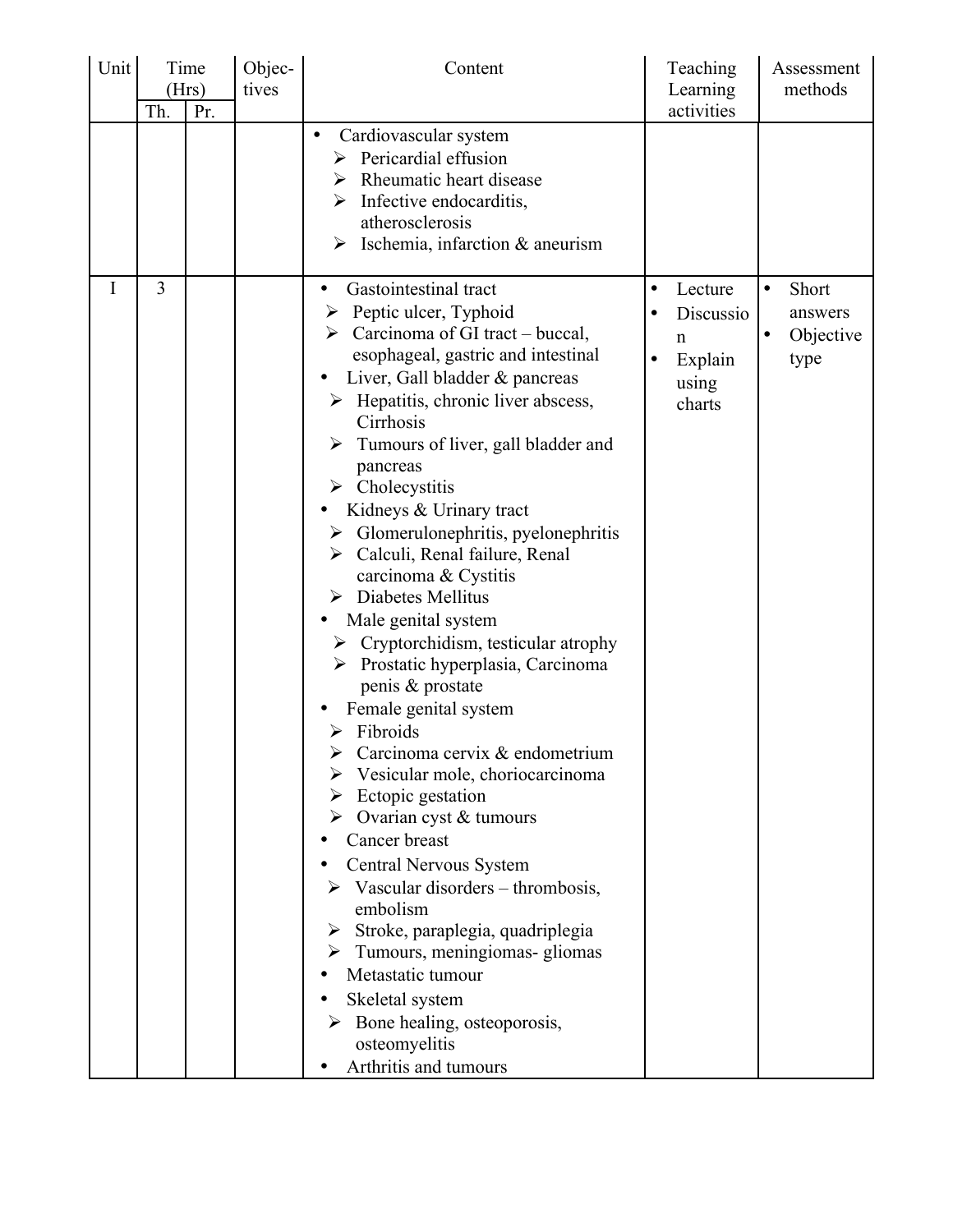| Unit | Time           |                | Objectives                                                                                                                   | Content                                                                                                                                                                                                                                                                                                                                                                                                                                                                                                                                                                                                                                                                                                                                                                                                                                 |                  | Teaching                                   | Assessment<br>methods                                            |
|------|----------------|----------------|------------------------------------------------------------------------------------------------------------------------------|-----------------------------------------------------------------------------------------------------------------------------------------------------------------------------------------------------------------------------------------------------------------------------------------------------------------------------------------------------------------------------------------------------------------------------------------------------------------------------------------------------------------------------------------------------------------------------------------------------------------------------------------------------------------------------------------------------------------------------------------------------------------------------------------------------------------------------------------|------------------|--------------------------------------------|------------------------------------------------------------------|
|      | (Hrs)<br>Th.   | Pr.            |                                                                                                                              |                                                                                                                                                                                                                                                                                                                                                                                                                                                                                                                                                                                                                                                                                                                                                                                                                                         |                  | Learning<br>activities                     |                                                                  |
| III  | $\overline{4}$ | $\overline{2}$ | Describe<br>various<br>laboratory<br>test in<br>assessment<br>and<br>monitoring<br>of disease<br>conditions                  | <b>Haematology &amp; Pathology</b><br>Various blood and bone marrow tests<br>in assessment and monitoring of<br>disease conditions<br>$\triangleright$ Hemoglobin<br>$\triangleright$ RBC, white cells & platelet counts<br>Bleeding time, clotting time and<br>$\blacktriangleright$<br>prothrombin time<br>Blood grouping and cross matching<br>➤<br>Blood chemistry<br>➤<br>Blood culture<br>$\blacktriangleright$<br>Serological and immunological tests<br>Other blood tests<br>≻<br>Examination of bone marrow<br>➤<br>Methods of collection of blood<br>specimen for various clinical<br>pathology, biochemistry,<br>microbiological tests, inference<br>and normal values<br>Nurse's role in collection and<br>$\Omega$<br>dispatch of various samples for<br>laboratory tests.<br>Universal safety precautions<br>$\mathbf{O}$ | $\bullet$<br>l e | Lecture<br>Discussion                      | Short<br>$\bullet$<br>answers<br>Objectiv<br>$\bullet$<br>e type |
| IV   | $\overline{2}$ | $\mathbf{1}$   | Describe<br>the<br>laboratory<br>tests for<br>examinatio<br>n of body<br>cavity<br>fluids,<br>transudates<br>and<br>exudates | <b>Examination of body cavity fluids,</b><br>transudates and exudates<br>The laboratory tests used in CSF<br>analysis<br>Examination of other body cavity<br>$\bullet$<br>fluids, transudates and exudates-<br>sputum, wound discharge etc.<br>Analysis of gastric and duodenal<br>contents<br>Analysis of semen-sperm count,<br>motility and morphology and their<br>importance in infertility<br>Methods of collection of CSF and<br>other cavity fluids specimen for<br>various clinical pathology,<br>biochemistry, microbiology tests,<br>inference and normal values.<br>Nurse's role in assisting and<br>preparing the patient for these<br>diagnostic tests                                                                                                                                                                     | lo<br>lo         | Lecture<br>Discussion<br>Demonstra<br>tion | short<br>answers<br>Objectiv<br>$\bullet$<br>e type              |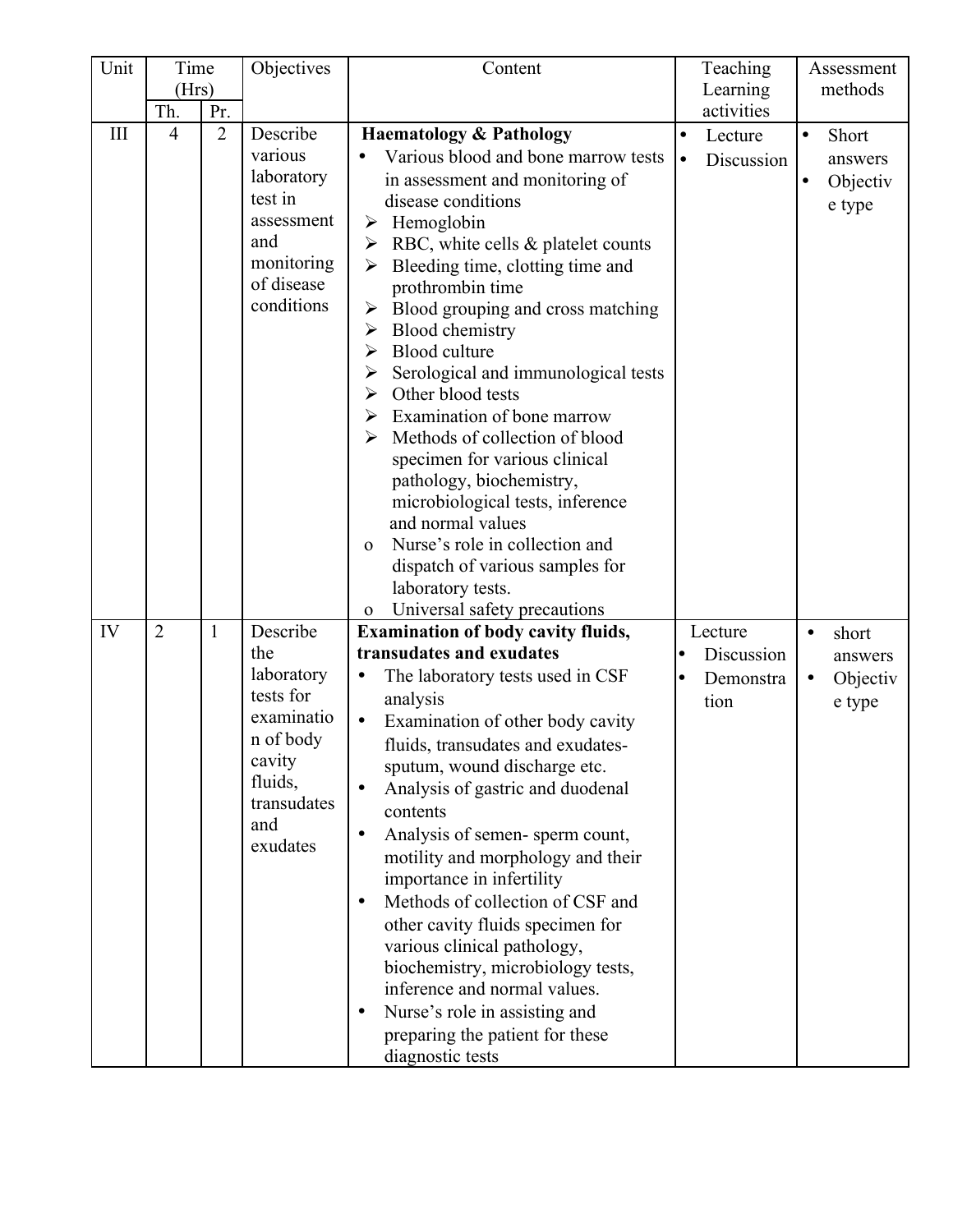| Unit                    | Time  |     | Objectives | Content                                            | Teaching        | Assessment<br>methods |
|-------------------------|-------|-----|------------|----------------------------------------------------|-----------------|-----------------------|
|                         | (Hrs) |     |            |                                                    | Learning        |                       |
|                         | Th.   | Pr. |            |                                                    | activities      |                       |
|                         |       |     |            |                                                    |                 |                       |
|                         |       |     |            | $\left( \right)$                                   |                 |                       |
| $\overline{\mathsf{V}}$ |       |     | Describe   | <b>Urine &amp; Faeces</b>                          | Lecture         | Short<br>$\bullet$    |
|                         |       |     | the        | Urine<br>$\bullet$                                 | Discussion      | answers               |
|                         |       |     | laboratory | Physical characteristics                           | Demonstrat      | Objective             |
|                         |       |     | tests for  | Analysis                                           | 10 <sub>n</sub> | type                  |
|                         |       |     | examinatio | $\triangleright$ Culture and sensitivity           |                 |                       |
|                         |       |     | n of Urine | Characteristics<br>$\bullet$                       |                 |                       |
|                         |       |     | and Faeces | Characteristics<br>➤                               |                 |                       |
|                         |       |     |            | Stool examination: occult blood,                   |                 |                       |
|                         |       |     |            | ova, parasite and cyst, reducing<br>substance etc. |                 |                       |
|                         |       |     |            | Methods of collection for various<br>$\bullet$     |                 |                       |
|                         |       |     |            | tests, inference and normal values                 |                 |                       |

### **Lab – 07 Hrs Museum specimens of,**

- o Respiratory disorders
- o Tuberculosis
- o Cardiovascular disorders-IE, RHD, Hypertension, MI
- o Ulcers of GIT
- o Hepatobiliary disorders
- o Renal diseases
- o Female genital tract

### **Visits to:-**

- o Pathology lab
- o Endoscopy unit
- o Operation Theatre
- o Routine examination of urine
- o Hb estimation
- o Cell counts

### **Bibliography - Pathology**

- 1. Harsh Mohan : Text book of Pathology, IV Edition Jaypee Brothers, New Delhi 2000.
- 2. Heller : Pathology: Comprehensive Review 1999 Edition.
- 3. Emanuel Rubin M D, John L Farber : Pathology , III Edition , Lippincott, Philadelphia 1999.
- 4. Carol Mattson Porth : Pathophisiology ,VII Edition Lippincott Philadelphia 2002.
- 5. Ramzi S Cotran etal : Robins Pathologic basib of disease, VI Edition, W B Saunders coy USA 1999.
- 6. JCE Underwood : General and systemic pathology , III Edition, Churchill liuvingstone , Philadelphia 2000.
- 7. Canjanov and Linder : Anderson's pathology, X Edition , Lippincott , Philadelphia 1996.
- 8. Vinay Kumar M D etal : Basic Pathology , VI Edition W B Saunders coy USA 1997.
- 9. Walter F Coulson : Surgical Pathology , II Edition J B Lippincott coy Philadelphia, 1988.
- 10. Parakrama Chandrasoma : Concise pathology, III Edition, Hall International, USA,1998.
- 11. Lynne's Gracia, M S & David A Brucker : Diagnostic medical parasitology , III Edition ASM press, Washington'2005.
- 12. Haber et al : Differential diagnosis in pathology , W B Saunders coy, Philadelphia, 2002.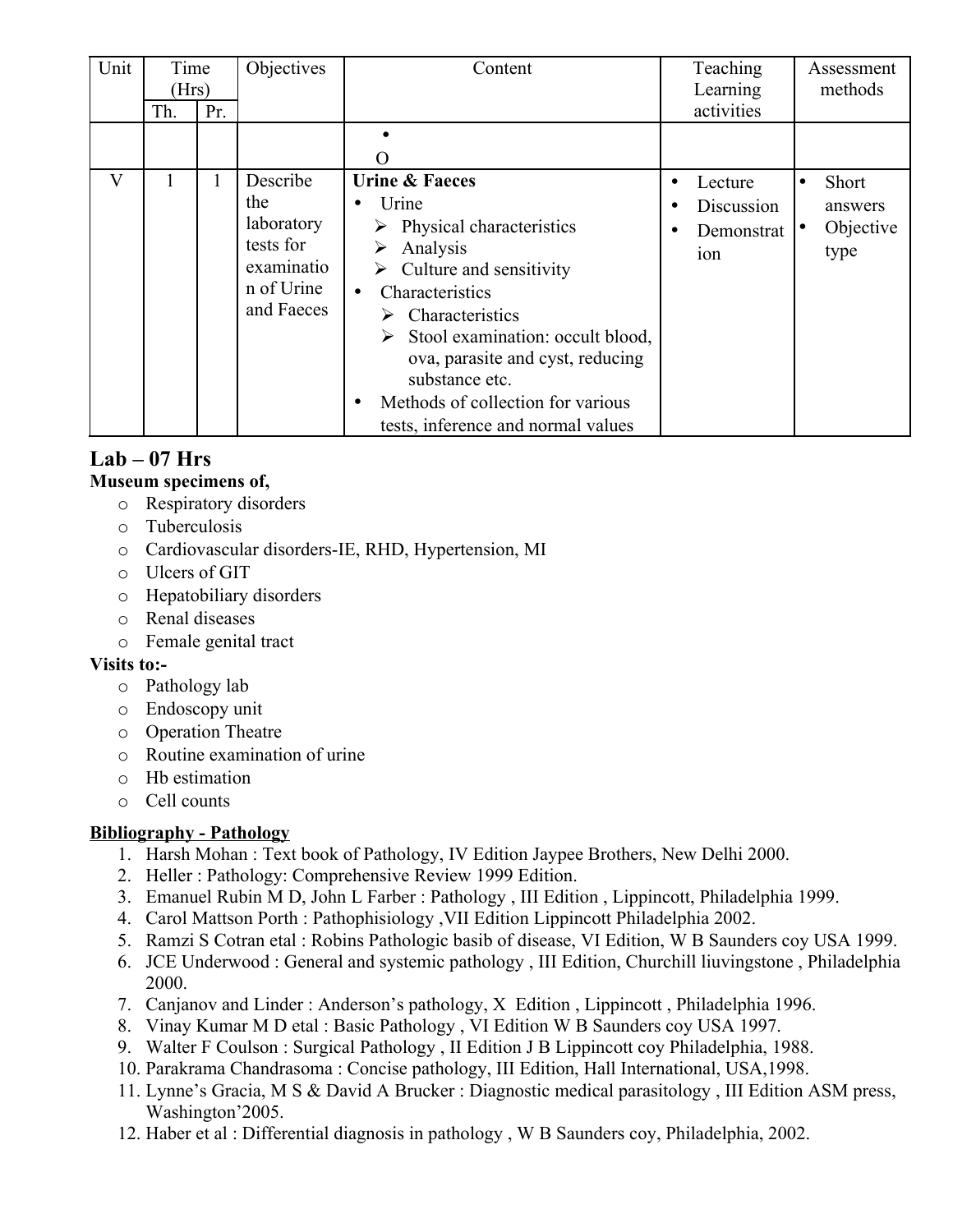## **B – GENETICS**

### **Placement: Second Year Theory – 15 Hours**

**Course Description**: This course is designed to enable students to acquire understanding of Genetics, it role in causation and management of defects and diseases.

**Specific objectives:** At the end of the course students are able to:

- 1. Understand the basic concepts of genetics
- 2. Understand maternal, prenatal and genetic influences on development of defects and diseases
- 3. Understand the significance of genetic testing.
- 4. Understand genetic disorders in various age groups.
- 5. Appreciate services related to genetics

| Unit         | <b>Time</b>    | <b>Objectives</b>     | <b>Content</b>                                                     | <b>Teaching</b>                  | <b>Assessment</b>      |
|--------------|----------------|-----------------------|--------------------------------------------------------------------|----------------------------------|------------------------|
|              | (hrs)          |                       |                                                                    | Learning                         | methods                |
|              |                |                       |                                                                    | activities                       |                        |
| $\mathbf I$  | $\overline{3}$ | 1.Explain             | <b>Introduction</b>                                                | Lecture<br>$\bullet$             | Short<br>$\bullet$     |
|              |                | nature,               | Practical application of genetics in                               | Discussio                        | answers                |
|              |                | principles            | Nursing                                                            | $\mathbf n$                      | Objective<br>$\bullet$ |
|              |                | and                   | Impact of genetic condition on families<br>$\bullet$               | $\vert \bullet \vert$<br>Explain | type                   |
|              |                | perspective<br>s of   | Review of cellular division mitosis and<br>$\bullet$               | using                            |                        |
|              |                | heredity              | meiosis                                                            | charts,                          |                        |
|              |                |                       | Characteristics and structure of genes<br>$\bullet$                | slides                           |                        |
|              |                |                       | Chromosomes – sex determination<br>$\bullet$                       |                                  |                        |
|              |                |                       | Chromosomal aberrations pattern of<br>$\bullet$                    |                                  |                        |
|              |                |                       | inheritance                                                        |                                  |                        |
|              |                |                       | $\triangleright$ Mendalian theory of inheritance                   |                                  |                        |
|              |                |                       | Multiple allots and blood groups<br>➤                              |                                  |                        |
|              |                |                       | Sex linked inheritance<br>➤                                        |                                  |                        |
|              |                |                       | Mechanism of inheritance<br>➤                                      |                                  |                        |
| $\mathbf{I}$ | $\overline{3}$ |                       | Errors in transmission (Mutation)<br>➤                             |                                  |                        |
|              |                | Explain               | Maternal, prenatal and genetic                                     | Lecture                          | Short<br>$\bullet$     |
|              |                | maternal,<br>prenatal | influences on development of defects<br>and diseases               | Discussio                        | answers                |
|              |                | and genetic           | Conditions affecting the mother:<br>$\blacktriangleright$          | $\mathbf n$                      | Objective<br>$\bullet$ |
|              |                | influences            | genetic and infections                                             | Explain                          | type                   |
|              |                | on                    | Consanguinity atopy<br>≻                                           | using                            |                        |
|              |                | developmen            | Prenatal nutrition and food allergies<br>$\blacktriangleright$     | charts,                          |                        |
|              |                | t of defects          | Maternal age<br>$\blacktriangleright$                              | slides                           |                        |
|              |                | and                   | Maternal drug therapy<br>≻                                         |                                  |                        |
|              |                | diseases              | Prenatal testing and diagnosis<br>≻                                |                                  |                        |
|              |                |                       | Effect of radiation, drugs and chemicals<br>≻                      |                                  |                        |
|              |                |                       | Infertility<br>➤                                                   |                                  |                        |
|              |                |                       | Spontaneous abortion<br>$\blacktriangleright$                      |                                  |                        |
|              |                |                       | Neural tube defects and the role of folic<br>$\blacktriangleright$ |                                  |                        |
|              |                |                       | acid in lowering the risks                                         |                                  |                        |
|              |                |                       | Down syndrome (Trisomy 21)<br>➤                                    |                                  |                        |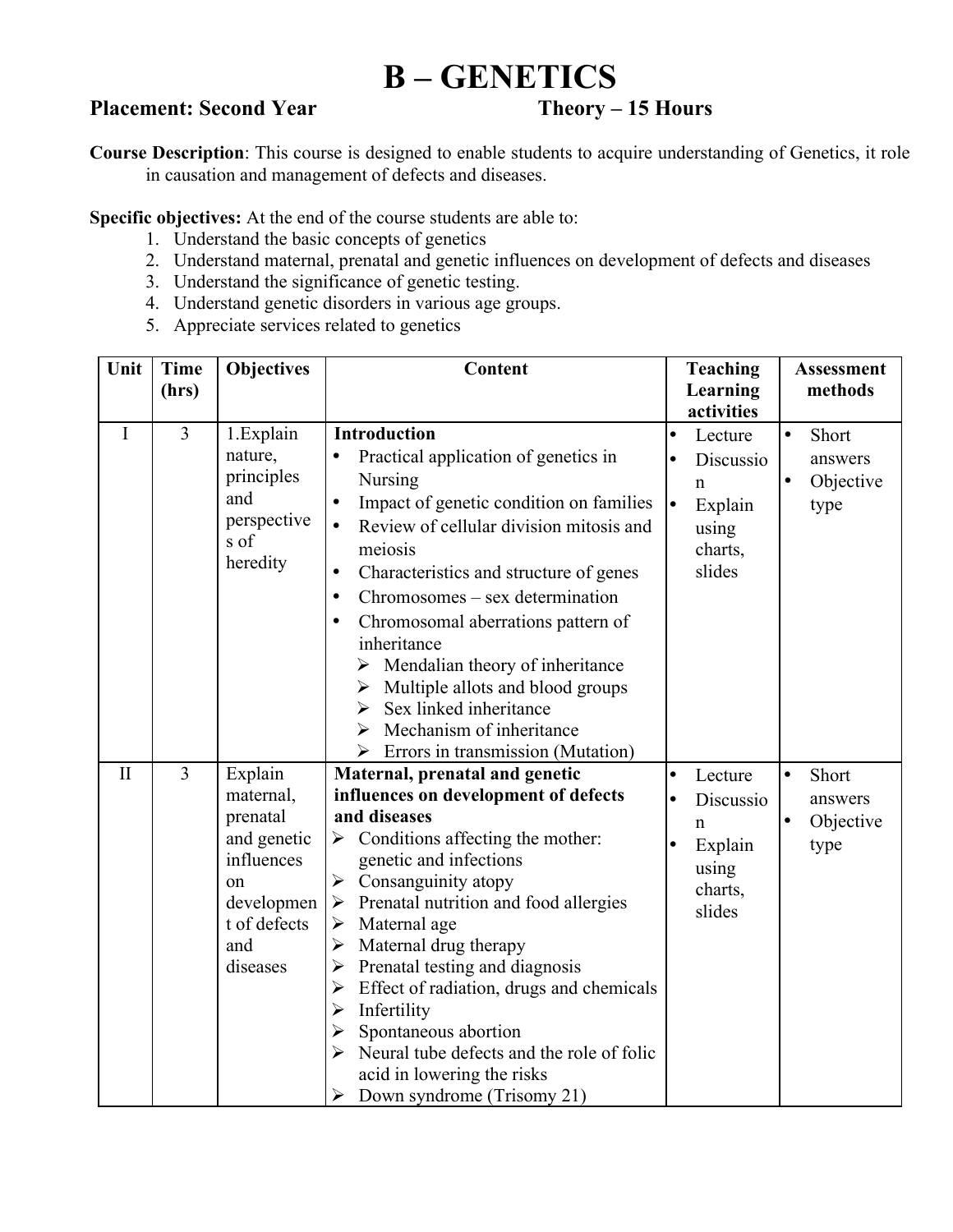| Unit         | Time<br>(hrs)  | Objectives                                                                                                   | Content                                                                                                                                                                                                                                                                                             | Teaching<br>Learning<br>activities                                                                               | Assessment<br>methods                                           |
|--------------|----------------|--------------------------------------------------------------------------------------------------------------|-----------------------------------------------------------------------------------------------------------------------------------------------------------------------------------------------------------------------------------------------------------------------------------------------------|------------------------------------------------------------------------------------------------------------------|-----------------------------------------------------------------|
| III          | $\overline{2}$ | 1. Explain the<br>screening<br>methods for<br>genetic defects<br>and diseases in<br>neonates and<br>children | Genetic tests in neonates and<br>children<br>Screening for<br>Karyotype analysis<br>➤<br>Congenital abnormalities<br>➤<br>Developmental delay<br>$\blacktriangleright$<br>Dysmorphism<br>$\blacktriangleright$                                                                                      | Lecture<br>$\bullet$<br><b>Discuss</b><br>$\bullet$<br>ion<br>Explain<br>using<br>charts,<br>slides              | Short<br>$\bullet$<br>answers<br>Objective<br>$\bullet$<br>type |
| IV           | $\overline{2}$ | Identify genetic<br>disorders in<br>adolescents and<br>adults                                                | Genetic conditions of adolescents and<br>adults<br>Cancer genetics - Familial cancer<br>Inborn errors of metabolism<br>$\bullet$<br>Blood group alleles and<br>$\bullet$<br>hematological disorders<br>Genetic haemochromatosis<br>Huntington's disease<br>$\bullet$<br>Mental illness<br>$\bullet$ | Lecture<br>$\bullet$<br><b>Discuss</b><br>$\bullet$<br>ion<br>Explain<br>$\bullet$<br>using<br>charts,<br>slides | Short<br>$\bullet$<br>answers<br>Objective<br>$\bullet$<br>type |
| $\mathbf{V}$ | 5              | Describe the<br>role of nurse in<br>genetic services<br>and counselling                                      | <b>Services related to Genetics</b><br>Genetic testing<br>Human genome project<br>$\bullet$<br>Gene therapy<br>$\bullet$<br>The Eugenics movement<br>$\bullet$<br>Genetic counseling<br>$\bullet$<br>Legal and ethical issues<br>$\bullet$<br>Role of nurse                                         | Lecture<br>$\bullet$<br><b>Discuss</b><br>ion<br>Explain<br>$\bullet$<br>using<br>charts,<br>slides              | Short<br>$\bullet$<br>answers<br>Objective<br>$\bullet$<br>type |

### **Bibliography –(Genetics)**

- 1. S Mandal: Fundamentals of Human Genetics II Edition New Central Book Agency, Kolkota 1996
- 2. S D Gangane : Human Genetics II Edition, Saurabh Printers, Noida.
- 3. Jorde Carey BamshadWhite : Medical Genetics, Mosby 2003.
- 4. J A Fraser Roberts : An introduction to medical genetics ,V Edition, Oxford University,1970.
- 5. Elisabeth F Lanzl : Medical Genetics ,The University of Chicago, USA1961.
- 6. J Ben Hill , Helen D Hill : Genetics and Human heredity , Mcgeaw hill book company, Newyork 1955.
- 7. Edmund W Sinnott : Principles of Genetics V Edition Mcgeaw hill book company, Newyork 1950.
- 8. P C Winter, G I Hickey : Instant notes in genetics , Viva books Pvt Ltd, New Delhi 2000.
- 9. Ching Chun L : Human Genetics- Principles and methods , Mcgeaw hill book company, Newyork 1961.
- 10. Mary B Mahowald , et al : Genetics in the clinic, Mosby Philadelphia.2001.
- 11. Robert F Muller , Ian D Young : Emery's elements of medical genetics , Churchill Livingstone,Philadelphia,2001.
- 12. Moore, Keith L: Developing Human Clinically oriented Embryology, II Edition, W B Saunders company, Philadelphia 1977
- 15. Pansky Ban, Review of Medical Embryology. Macmillian Publishing Company, New York 1982.
- 16.. Smell, Richard S: Clinical Embryology for medical students, Little Brown and Company, Boston,1972.
- 17 .Langman , Jan :Medical Embryology,William& Wilkins, Baltimore 1973.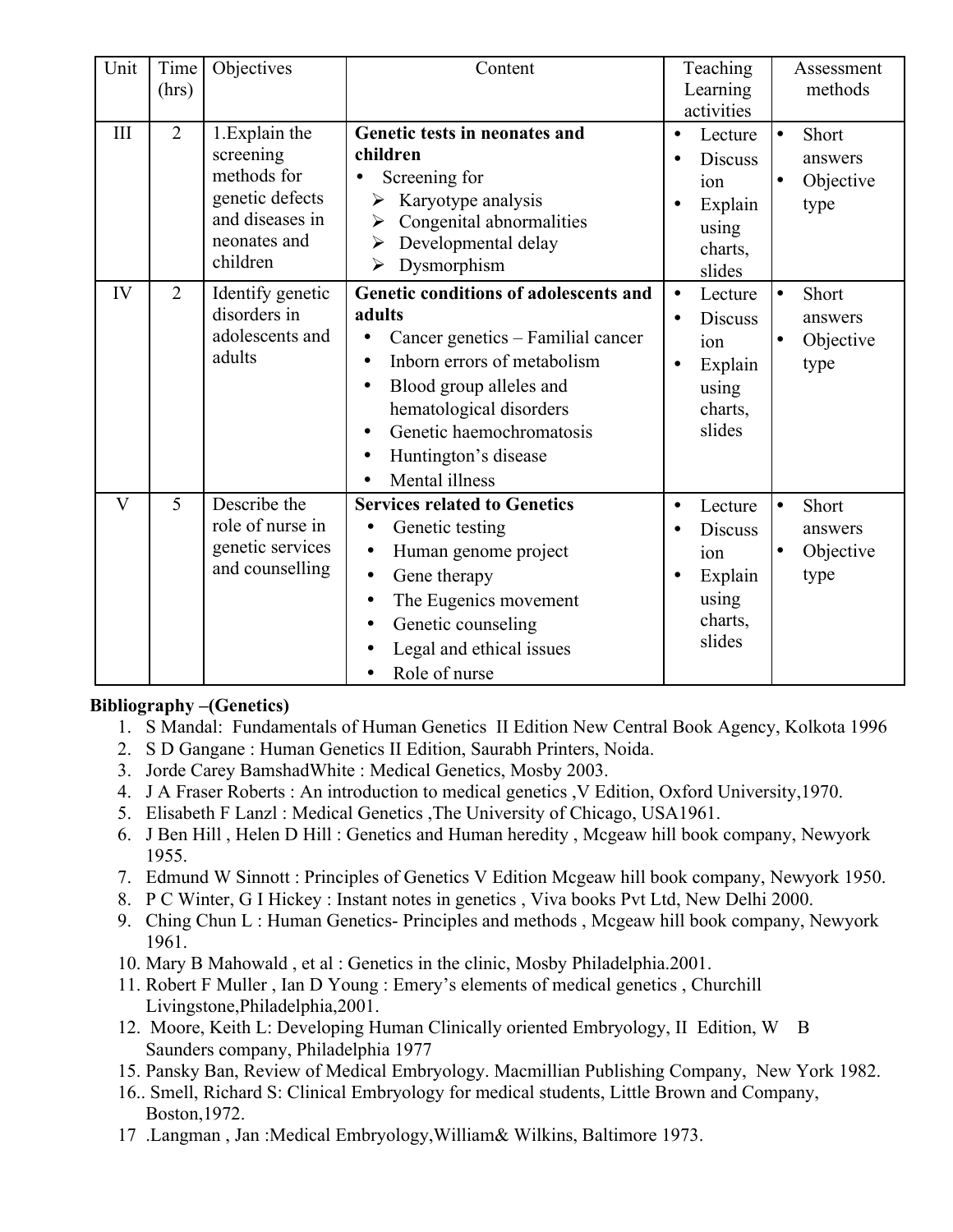## **EVALUATION SCHEME**

**Internal Assessment: Maximum Marks 25** 

**Theory: 15 Marks**

|              | <b>Pharmacology</b> | <b>Pathology and</b> | <b>Total Marks</b> | Average |
|--------------|---------------------|----------------------|--------------------|---------|
|              |                     | genetics             |                    | Out of  |
| Mid-term     | 30                  | 20                   | 50                 | -       |
| Pre-final    | 40                  | 35                   | 75                 |         |
| <b>Total</b> |                     |                      | 125                |         |

(125 Marks to be converted in to 15 Marks for Internal Assessment (Theory))

### **Assignments: Two**

|                                                                                 | a) Pharmacology $-$ | Drug Study / Drug Presentation             | 25 Marks           |
|---------------------------------------------------------------------------------|---------------------|--------------------------------------------|--------------------|
|                                                                                 | b) Pathology -      | Preparation of Patient for diagnostic Test | 25 Marks           |
|                                                                                 |                     |                                            | 50 Marks<br>Total: |
| (50 Marks to be converted in to 10 Marks for Internal Assessment (Assignments)) |                     |                                            |                    |

### **External assessment:**

University Examination (Theory) 75 Marks